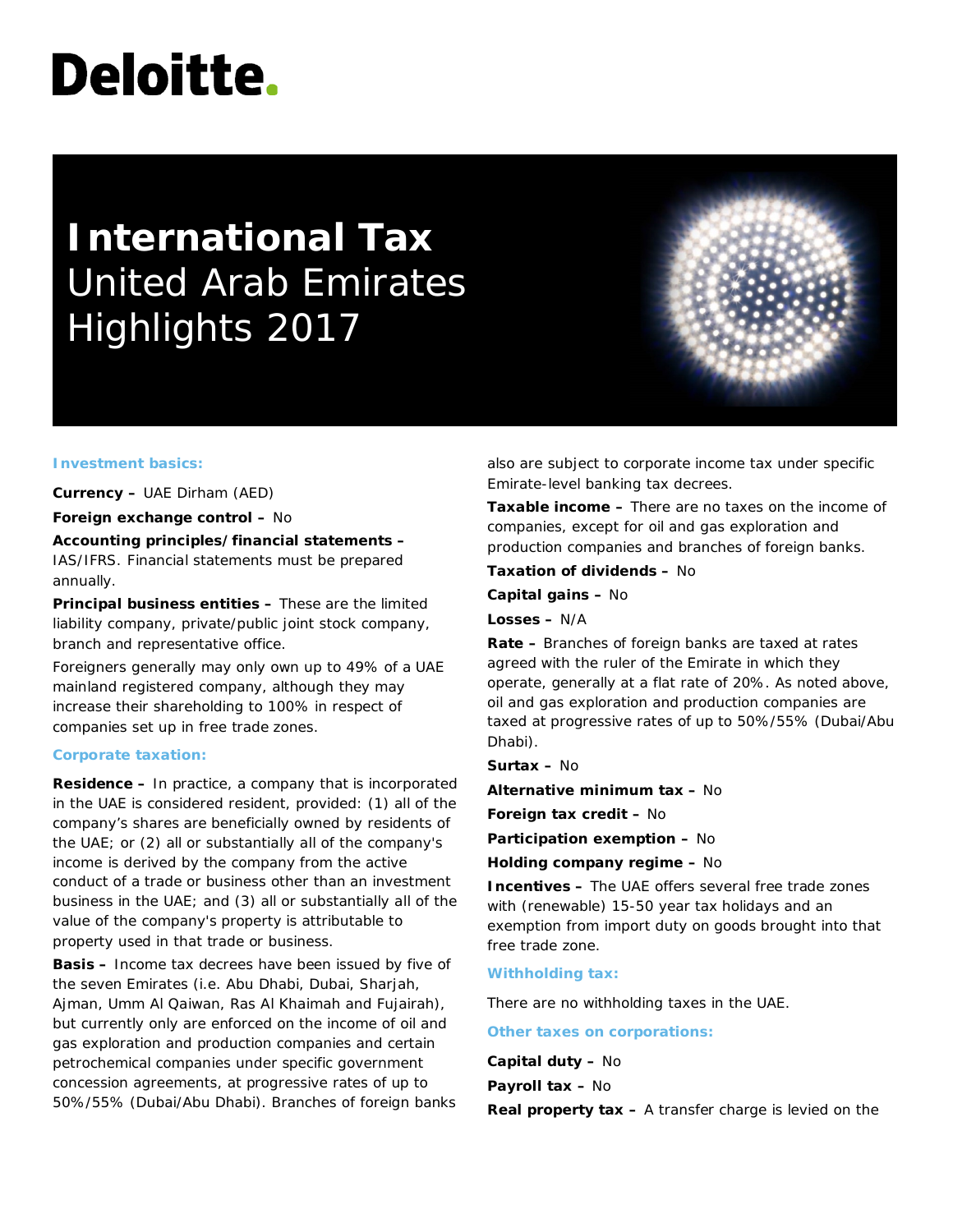transfer of real property, which varies depending on the Emirate in which the property is situated. For the Emirates of Dubai and Abu Dhabi, the rates are 4% and 2%, respectively.

**Social security –** The UAE does not impose social security taxes on foreign employees. However, under UAE labor laws, the employer is required to accrue roughly 21 days of "basic wage" every year and pay out to the employee upon completion of at least one year of employment.

Social security contributions are due only in respect of GCC nationals. Employer and employee pension contributions for UAE national employees are 12.5% and 5%, respectively, of the agreed contractual salary as per the employment contract.

#### **Stamp duty –** No

**Transfer tax –** No, but see "Real property tax," above.

**Other –** Municipal taxes are imposed on certain hotel and leisure services and property rentals.

Annual rental expenditure of residential and commercial tenants is taxed at 5% and 10%, respectively, and included proportionally in the monthly utility bills.

### **Anti-avoidance rules:**

**Transfer pricing –** No

**Thin capitalization –** No

#### **Controlled foreign companies –** No

**Disclosure requirements –** Annual financial statements must be filed with the Ministry of Commerce by companies and branches located outside the free trade zones.

Entities located within a free trade zone report to the free trade zone authority of the relevant zone. Such entities never have been officially requested to file or report financial statements to a ministry/authority located outside the zone.

# **Compliance for corporations:**

There are no compliance obligations on companies in the UAE.

#### **Personal taxation:**

Individuals are not taxed on their income.

# **Other taxes on individuals:**

#### **Capital duty –** No

**Stamp duty –** No (although some free trade zones levy a fee for the transfer of shares in a company)

#### **Capital acquisitions tax –** No

**Real property tax –** See "Real property tax," above.

**Inheritance/estate tax –** There is no inheritance tax regime. Inheritance, in the absence of a will, is dealt with in accordance with Islamic Shari'a principles.

# **Net wealth/net worth tax –** No

**Social security –** See above under "Other taxes on corporations."

#### **Compliance for individuals:**

There are no compliance obligations on individuals in the UAE.

# **Value added tax:**

**Taxable transactions –** The UAE Ministry of Finance recently confirmed the introduction of VAT. It is expected that the VAT system would be introduced at a low rate (potentially 5%) and would apply as from 1 January 2018 on a broad base of goods and services with some limited industry exceptions.

**Source of tax law:** Income tax decrees issued by two of the seven Emirates (Dubai and Abu Dhabi) make up the UAE tax laws.

**Tax treaties:** The UAE has concluded around 70 income tax treaties.

**Tax authorities:** Ministry of Finance

# **Contact:**

Alex Law [\(alexlaw@deloitte.com\)](mailto:%20alexlaw@deloitte.com)